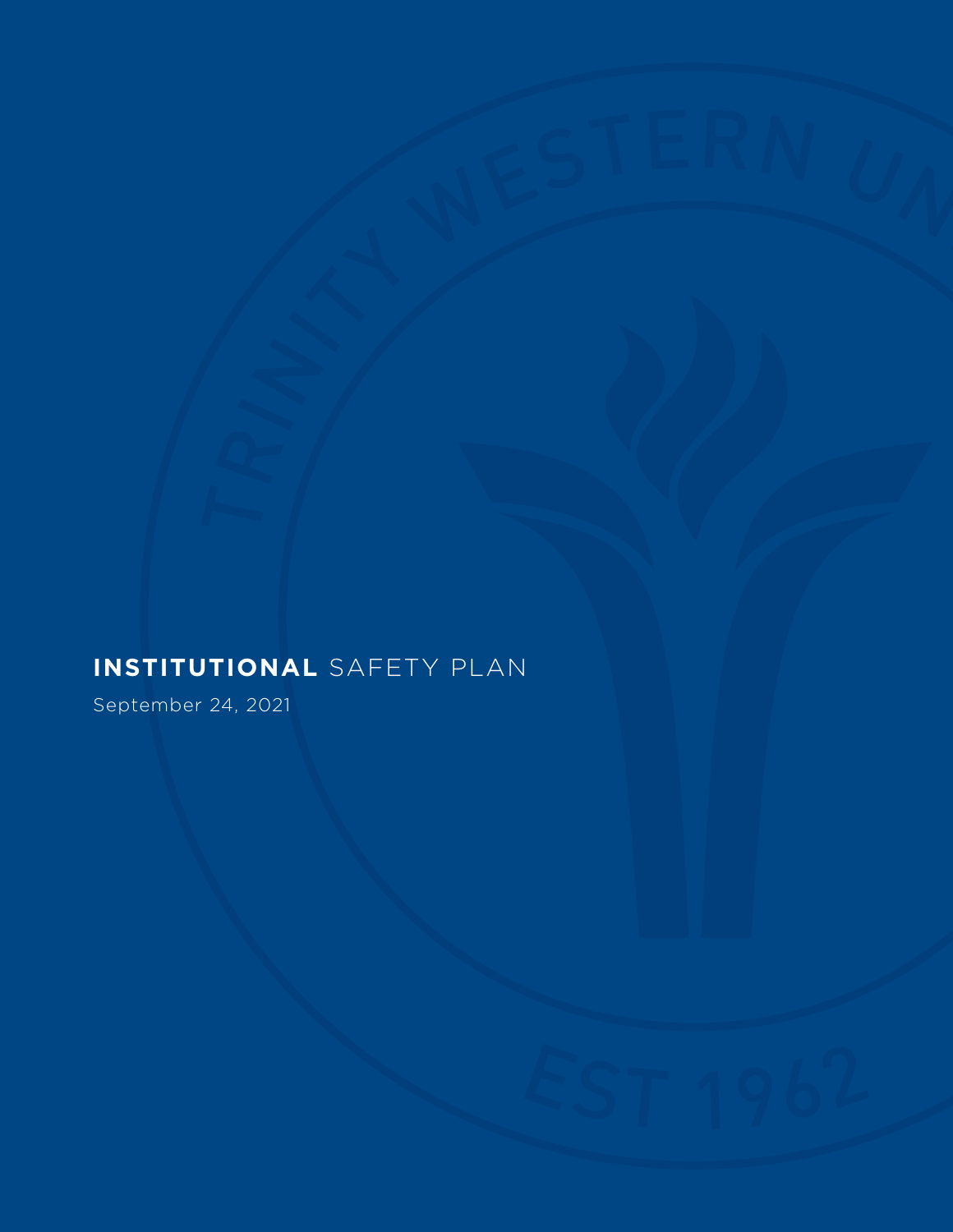

| <b>1. MESSAGE FROM THE PRESIDENT</b>              | 3  |
|---------------------------------------------------|----|
| 2. AMENDMENT LOG                                  | 4  |
| <b>3. PURPOSE OF THESE GUIDELINES</b>             | 4  |
| a. TWU Restart Plan                               | 5  |
| <b>4. LEARNING TO LIVE WITH COVID-19</b>          | 6  |
| <b>5. CORE PUBLIC HEALTH MEASURES</b>             | 6  |
| <b>PUBLIC HEALTH MANAGEMENT OF COVID-19</b><br>6. | 7  |
| a. Role of COVID-19 Vaccine                       | 7  |
| 7.<br><b>GENERAL CAMPUS PLANNING</b>              | 7  |
| a. Campus Logistics                               | 7  |
| b. Cleaning & Hygiene                             | 7  |
| c. Transitional to Communicable Disease Plans     | 8  |
| d. Student Housing (Langley)                      | 8  |
| e. Campus Dining Facilities (Langley)             | 9  |
| f.<br>Bookstore (Langley)                         | 9  |
| g. Faculty & Staff Considerations                 | 9  |
| h. International Students                         | 10 |
| i.<br><b>TWU Community Communication</b>          | 10 |
| <b>Related Public Health Guidelines</b><br>j.     | 10 |
| <b>8. INDIGENOUS STUDENTS</b>                     | 11 |
| <b>9. EDUCATIONAL ACTIVITIES</b>                  | 11 |
| a. Classification                                 | 11 |
| b. Classroom Logistics                            | 12 |
| c. Education Support Spaces Including the         | 12 |
| Library, Trinity Commons & Collegiums             | 12 |
| d. Student Supports/Accomodations                 | 12 |
| e. Program Specific Considerations                | 12 |
| i. Clinical/Practicum-Oriented Programs           | 12 |
| ii. Laurentian Leadership Center (Ottawa)         | 12 |

| f. Travel                       | 12 |
|---------------------------------|----|
| g. Research                     | 13 |
| h. Student Wellness Services    | 13 |
| i. Mental Health Supports       | 13 |
| ii. Health Services             | 13 |
| 1. Testing                      | 13 |
| 2. Case & Contact Support       | 13 |
| 3. Vaccination                  | 14 |
|                                 |    |
| 10. NON-EDUCATIONAL ACTIVITIES  | 14 |
| a. Spartan Athletics            | 14 |
| b. Fitness Recreation           | 15 |
| c. Faith-Based Services         | 15 |
| i. Chapel                       | 15 |
| ii. Student Discipleship Groups | 15 |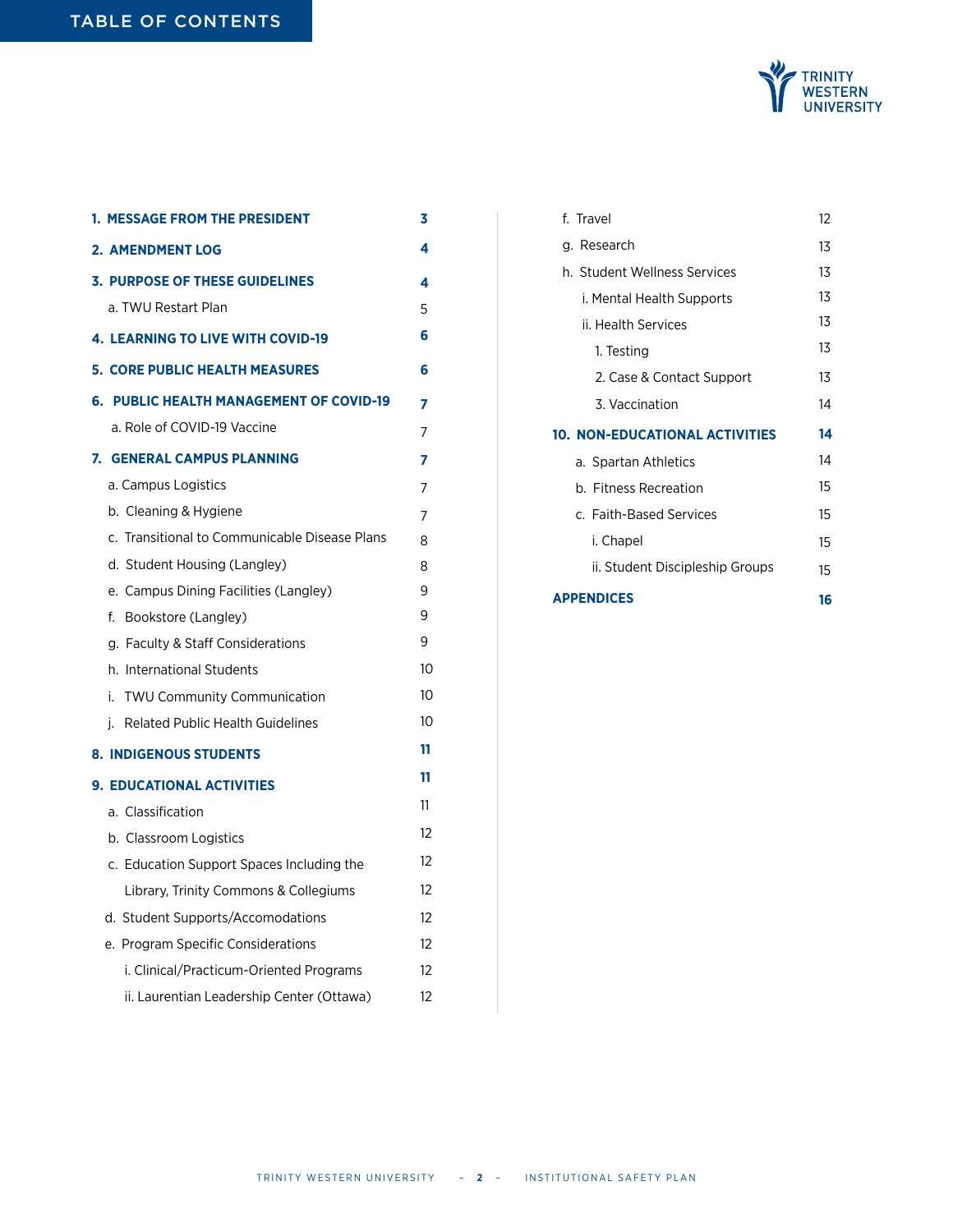

### 1. MESSAGE FROM THE PRESIDENT

Trinity Western University welcomes students, faculty and staff to a safe return to face-to-face learning and an engaging student life experience.

At TWU, students experience a close-knit community where every student matters. Because of this, we offer a high-quality Christian education with the flexibility that students need. Accordingly, if a student is unable to begin classes face-to-face this Fall, we remain committed to providing them with access to TWU's high-quality education.

Throughout the global pandemic, TWU has remained committed to the individual needs and the health and well-being of our students. As Trinity Western plans for a safe return to face-to-face instruction in the Fall, the University will continue to follow regulations and parameters set by the B.C. Provincial Health Office and local health authorities, following the specific guidance for B.C. post-secondary institutions, to determine appropriate in-person approaches and capacity.

As we prepare to emerge stronger out of this season of living within a global pandemic, the health, safety, and wellbeing of our community continues to be a top priority.

We are thrilled to be safely welcoming students back to our campuses this Fall. It will be a joy to gather together and experience, once again, a meaningful, personal, and face-to-face learning experience.

Grace and Peace,

Mark Husbands President, Trinity Western University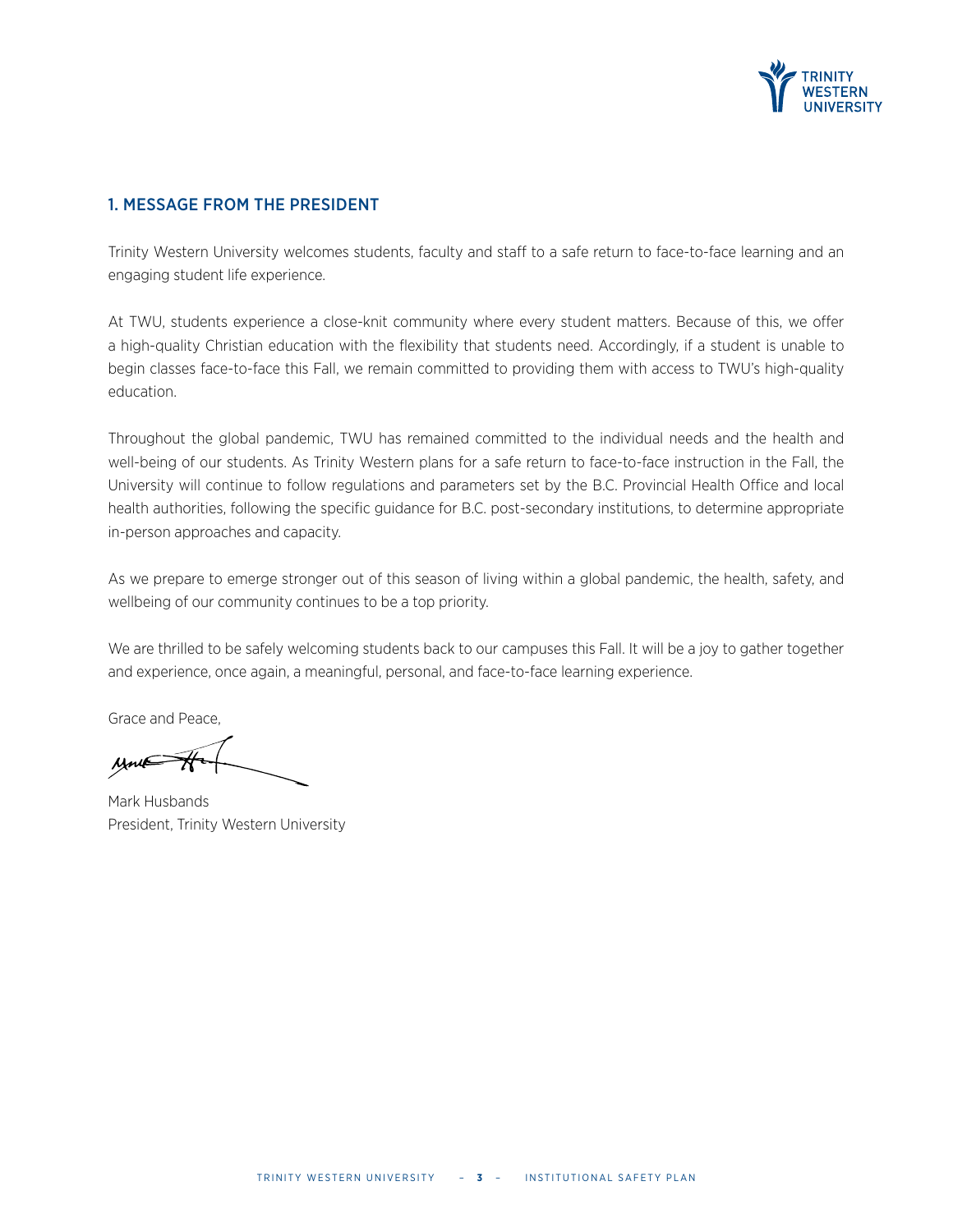

# 2. AMENDMENT LOG

| <b>VERSION</b> | <b>DATE</b>        | <b>PAGES</b> | <b>SUMMARY CHANGES</b>                                       |
|----------------|--------------------|--------------|--------------------------------------------------------------|
|                | July 23, 2021      |              | Initial Publication                                          |
|                | September 24, 2021 | 6-9, 14 & 15 | Proof of Vaccination, Mask Mandate<br>& other PHO amendments |

# 3. PURPOSE OF THESE GUIDELINES

The purpose of this document is to provide Trinity Western students, faculty, staff, and our community with a roadmap to safely come back together in-person, to learn, work, live and gather this year. The information contained herein is based on the Return to Campus Guidelines for BC Post-Secondary Institutions (PSIs), which included contributions from the BC Center for Disease Control and our Provincial Public Health Officer, Dr. Bonnie Henry. TWU will continue to follow the communicable disease prevention measures, provincial restriction and public health orders recommended by our local Health Authority, and Provincial and Federal public health professionals.

Resuming normal in-person services has been a gradual process over the course of Summer and into early Fall. Progress has already begun in alignment with the four-step BC Restart Plan which is guided by data including the following requirements, 1) Declining COVID-19 case counts, 2) Declining COVID-19 hospitalizations, 3) Declining COVID-19 mortality rate, and 4) Increasing COVID-19 vaccination rates. TWU continues to prioritize the health and well-being of our students, faculty and staff throughout this transition and the full 2021/2022 academic year. We know the arrival of COVID-19 vaccines has made coming back together possible, and as a community TWU will continue to adapt to any changing future conditions.

#### Key Principles supporting Return to Campus:

- By September 2021, COVID-19 transmission in BC is anticipated to be low; even more importantly serious infections will be uncommon due predominantly to the impact of vaccines. Although the COVID-19 virus will not be completely eliminated, it will now be managed like other common respiratory illnesses.
- All British Columbians ages 12+ will have had an opportunity to access their first dose of COVID-19 vaccine before July 1, 2021, with second doses offered by the end of August 2021.

Moving beyond the previous year and getting 'back to normal' will include shifting away from a highly prescriptive set of COVID-specific restrictions to more conventional institutional policies and standards related to health and safety and the prevention of communicable disease transmission overall. The goal is use consistent general guidelines that include basic public health measures to reduce the spread of viruses, including COVID.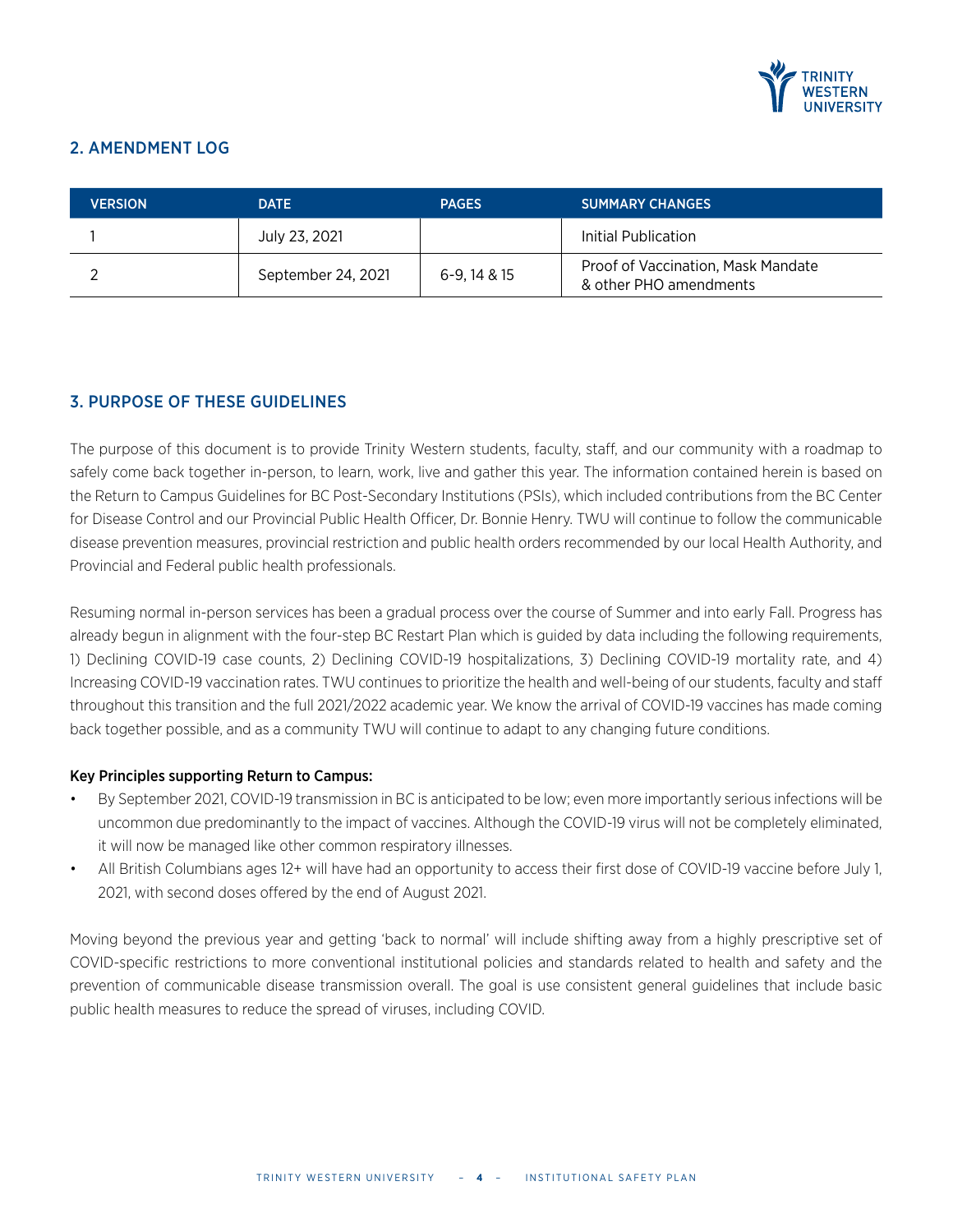

# a. TWU RESTART PLAN (adapted from PSI Return to Campus Guidelines, July 2021)

|                                                 | 1                                                                                                                                                                  | $\overline{2}$                                                                                                                                                            | $\overline{\mathbf{3}}$                                                                                                                                                                                        | 4                                                                                                                                                                                               |
|-------------------------------------------------|--------------------------------------------------------------------------------------------------------------------------------------------------------------------|---------------------------------------------------------------------------------------------------------------------------------------------------------------------------|----------------------------------------------------------------------------------------------------------------------------------------------------------------------------------------------------------------|-------------------------------------------------------------------------------------------------------------------------------------------------------------------------------------------------|
| <b>STEP</b>                                     | <b>MAY 25</b><br>(Completed)                                                                                                                                       | <b>JUNE 15</b><br>(Completed)                                                                                                                                             | JULY <sub>1</sub><br><b>Transition Period</b>                                                                                                                                                                  | SEPTEMBER 7<br>(Earliest date)                                                                                                                                                                  |
| <b>GUIDANCE</b>                                 | Masks mandatory inside<br><b>Physical distancing</b><br>If sick, stay home & get<br>tested<br>Daily health check<br>Enhanced cleaning<br><b>COVID Safety Plans</b> | Masks mandatory inside<br><b>Physical distancing</b><br>If sick, stay home & get<br>tested<br>Daily health check<br><b>Enhanced cleaning</b><br><b>COVID Safety Plans</b> | Masks transition from<br>required to recommended<br>Careful social contact<br>If sick, stay home & get<br>tested<br>Daily health check<br><b>Enhanced cleaning</b><br>New Communicable<br>Disease (CD) Plan(s) | Masks personal choice<br>Normal social contact<br>If sick, stay home & get<br>tested<br>Daily health check<br>Modified seasonal<br>cleaning<br><b>Communicable Disease</b><br>$(CD)$ Plan $(s)$ |
| <b>EDUCATIONAL</b><br><b>DELIVERY</b>           | Primarily virtual<br>Building/room occupancy<br>limits apply                                                                                                       | Primarily virtual<br>Building/room occupancy<br>limits apply                                                                                                              | Increase F2F delivery in<br>August by approval<br>50% space occupancy                                                                                                                                          | Primarily in-person<br>(program-specific)<br>Normal space capacity                                                                                                                              |
| OFFICES /<br><b>WORKPLACES</b>                  | Primarily remote, 30%<br>occupancy F2F<br>Building/room occupancy<br>limits apply                                                                                  | Primarily remote, 30%<br>occupancy F2F<br>Increased space<br>occupancy limits                                                                                             | Increase to 50% F2F<br>occupancy in August<br>50% space occupancy<br>(ex. Meeting rooms)                                                                                                                       | Fully re-opened offices<br>with employee supports<br>WFH process now via HR<br>Communicable Disease<br>Plan(s) in place, all sites                                                              |
| <b>COMMON</b><br><b>SPACES</b>                  | Sector-specific restrictions<br>remain in effect (ex.<br>Fitness, dining, study<br>spaces)<br>Crowd controls                                                       | Sector-specific restrictions<br>start to lessen<br>Crowding discouraged<br>with fewer controls                                                                            | Gradual elimination<br>of COVID-specific<br>restrictions<br>Fewer crowd controls (ex.<br>Fewer traffic arrows)                                                                                                 | All spaces fully reopened<br>Communicable Disease<br>Plan(s) in place                                                                                                                           |
| WORK/<br><b>ORGANIZED</b><br><b>GATHERINGS</b>  | Primarily virtual<br>Indoor: 10 or less<br>Outdoor: 50 or less<br>Building/room occupancy<br>limits apply                                                          | Primarily virtual<br>Indoor: 30 or less<br>Outdoor: 50 or less<br>Building/room occupancy<br>limits apply                                                                 | Indoor: 50% capacity,<br>if >50 approval required<br>Outdoor: >150 approval<br>required. Core PH<br>Measures in Place<br>Proof of vaccination<br>required for 50+                                              | Normal capacity<br>permitted with virtual<br>and/or hybrid models<br>expected to continue<br>Events >150 reviewed by<br>TWU                                                                     |
| SOCIAL/<br><b>PERSONAL</b><br><b>GATHERINGS</b> | Indoor: 5 or less<br>Outdoor: 10 or less<br>No indoor F2F faith<br>services permitted                                                                              | Indoor: 5 or less<br>Outdoor: 50 or less<br>Some F2F faith services                                                                                                       | Resume usual personal<br>gatherings<br>Some spectator limits<br>No specific faith service<br>restrictions                                                                                                      | Normal social contact<br>No spectator limits<br>indoors or outdoors                                                                                                                             |
| <b>STUDENT</b><br><b>ACTIVITIES</b>             | Minimal with TWU PH<br>Team approval only                                                                                                                          | Return of outdoor sports/<br>activities                                                                                                                                   | Resume more normal<br>indoor fitness/activities<br>Increased spectators<br>SLOW & O-week with CD<br>plans<br>Proof of vaccination<br>required in some settings                                                 | Normal social contact<br>Events >150 have TWU PH<br>Team review<br>General Communicable<br>Disease Plan(s) in place                                                                             |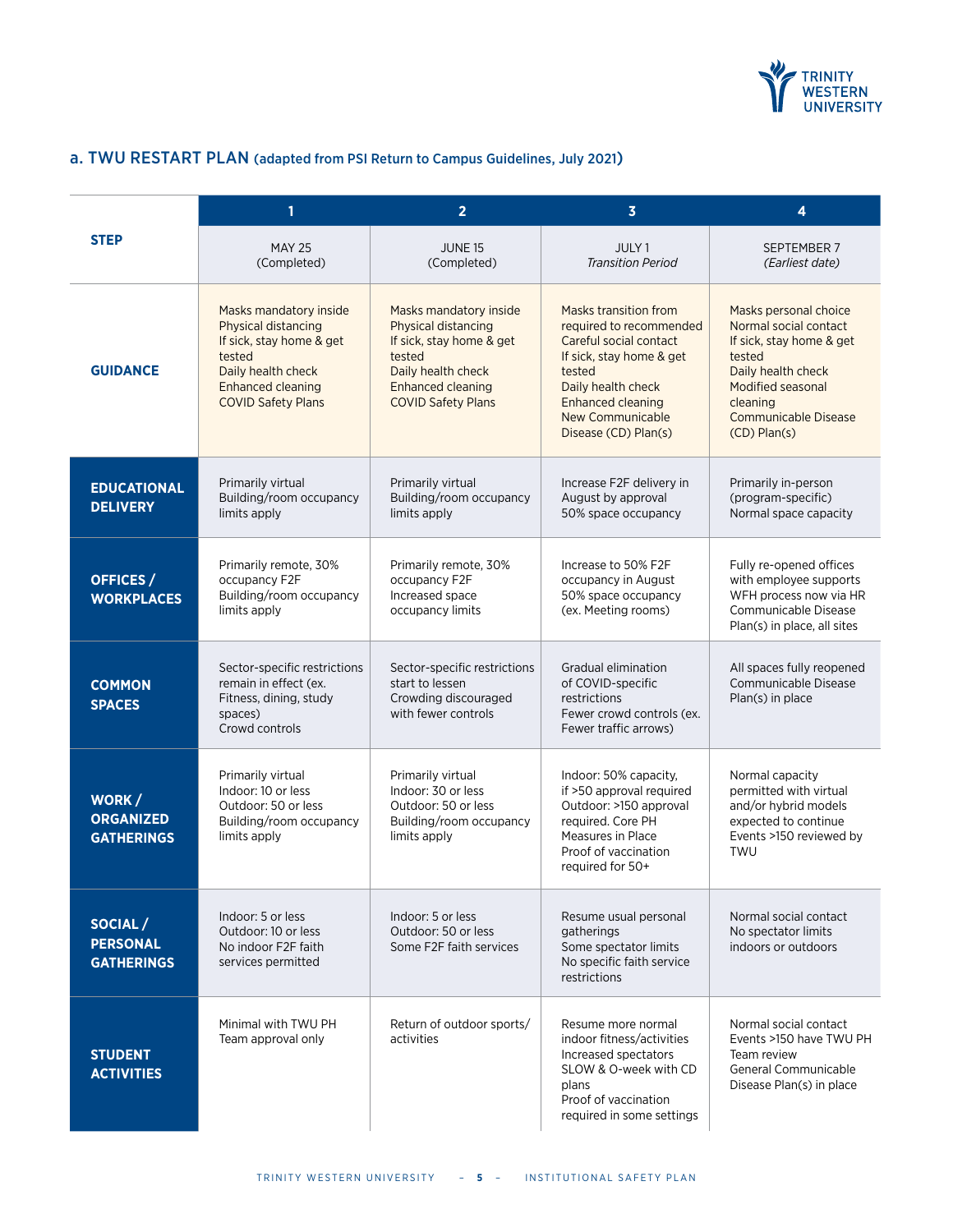

# 4. LEARNING TO LIVE WITH COVID-19

#### COVID-19 will remain with us. However, it is now clear that controlled environments are low-risk for COVID-19 transmission.

Based on evidence from BC and around the world, the BC Provincial Health Officer anticipates that post-secondary educational settings will be able to adapt well to living with COVID-19, just as we have with other seasonal respiratory illnesses like Influenza.

Preventing the spread of this virus involves everyone doing their part, including the following:

- Get immunized
- Complete health checks like the BC Self-Assessment
- Stay home when sick
- Wear masks when advised to do so by Public Health
- Practice hand hygiene

Through the 2021-22 academic year, TWU students and employees will be supported by strong public health management. This includes by local Health Authorities (Langley Campus – Fraser Health Authority & Richmond – Vancouver Coastal Health Authority) and by the TWU Wellness Center Public Health Team. Returning to in-person instruction and other university operations will be done in accordance with the BC Ministry of Health Return to Campus Public Health Guidance.

TWU's success in significantly reducing the risk of transmission of COVID-19 in 2020-21 was based on a multi-layered approach of prevention and protection. Now, in 2021-22, we have the additional layer of a highly effective vaccine which has enabled decreased reliance on more blunt public health measures like physical distancing.

# 5. CORE PUBLIC HEALTH MEASURES

Five core measures that will remain in place moving forward as part of TWU's approach to health and safety include expectations of:

- a. Daily Self-Assessment: Complete a daily COVID-19 self-assessment & stay home when sick.
	- I. This is a personal responsibility of all TWU students and employees
	- II. Formal online reporting of self-checks for those working in-person are no longer required after September 24.
- b. Hand hygiene: Continue frequent handwashing or sanitizing
- c. Communicable Disease plans: Maintain up-to-date campus occupational health and safety plans; to be done by the TWU Public Health Lead in conjunction with the Occupational Health committee.
- d. Cleaning: Follow regular pre-COVID protocols in all indoor settings and high touch surfaces.
- e. Masks: Wear non-medical masks based on Public Health requirements. Where Public Health does not make recommendations, wearing masks is a personal choice.
	- I. Signage will be updated & TWU students and employees notified of any changes to the mask guidelines at any of our sites.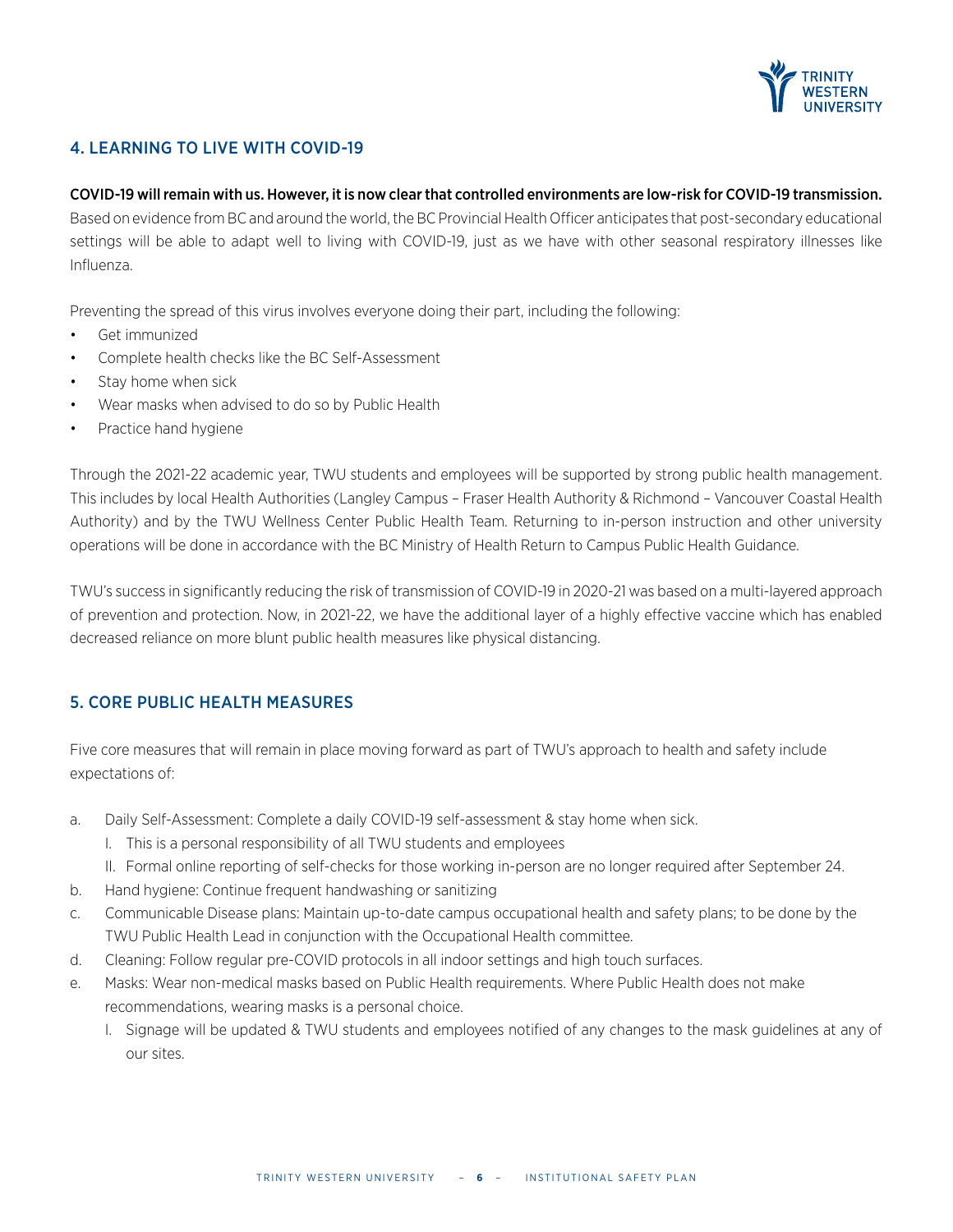

# 6. PUBLIC HEALTH MANAGEMENT OF COVID-19

TWU will continue to respond to any COVID-19 case activity on campus under the leadership and oversight of the Medical Health Officers and local public health teams in Fraser and Vancouver Coastal Health Authorities. These experts are responsible for final classification of cases and/or contacts and follow up requirements in accordance with the BCCDC recommendations which may adjust over time. Our TWU Public Health Lead will act as the primary liaison between these services and any affected departments or groups within the institution, with the support of our Wellness Center. TWU will continue to communicate exposures in line with the protocols laid out in the PSI Return to Campus Guidelines (Attachment 2) and our own guidelines (Appendix 2).

#### a. ROLE OF COVID-19 VACCINE

As a Christian academic institution, Trinity Western University strongly encourages vaccination against COVID-19. We value science, we support public health and affirm the evidence that vaccines work. We believe that God calls us to care for the broader community and we desire to see people protected from severe illness and death. In accordance with the BC PSI Return to Campus guidelines, TWU is adhering to the provincial health orders pertaining to proof of vaccination requirements in the applicable spaces on campus. The full TWU Statement on Vaccination can be found [here](https://www.twu.ca/news-events/news/trinity-western-university-strongly-encouraging-covid-19-vaccination).

TWU has partnered with Fraser Health Authority to host COVID-19 vaccine clinics at our Langley Campus throughout the fall to provide low-barrier access to the vaccine for TWU students and employees as well in service to the Langley community at large.

# 7. GENERAL CAMPUS PLANNING

#### a. CAMPUS LOGISTICS

- Daily self-assessments to identify COVID-19 symptoms will continue as a personal responsibility. TWU recommends students, employees and visitors use the BC Self-Assessment Tool. Anyone experiencing symptoms must stay home and follow the recommendations if testing is needed.
- Non-medical masks may be recommended by public health in certain circumstances. TWU will post signage across sites if masks are required and will also communicate updates through various digital communication platforms.
- Building ventilation systems according to WorkSafeBC do not contribute to the spread of COVID-19 if they are in good operating condition. TWU continues to ensure all HVAC systems are maintained quarterly in accordance with WorkSafeBC requirements and the relevant ASHRAE Standards<sup>1</sup> for indoor air quality.
- Signage will be updated in accordance with Steps 3 & 4 of the BC Restart Plan
	- All main building entrances will have reminders re: Daily Self Assessments and any mask recommendations will be indicated as appropriate.
	- Specific space use guidance will be posted as needed along with the use of additional directional supports in high traffic, indoor public spaces used for larger gatherings and events in the future.

#### b. CLEANING & HYGIENE

• Hand sanitizer stations have been placed across TWU sites at primary building entrances/exits and throughout common public spaces.

ASHRAE<sup>1</sup> - the American Society of Heating, Refrigerating and Air-Conditioning Engineers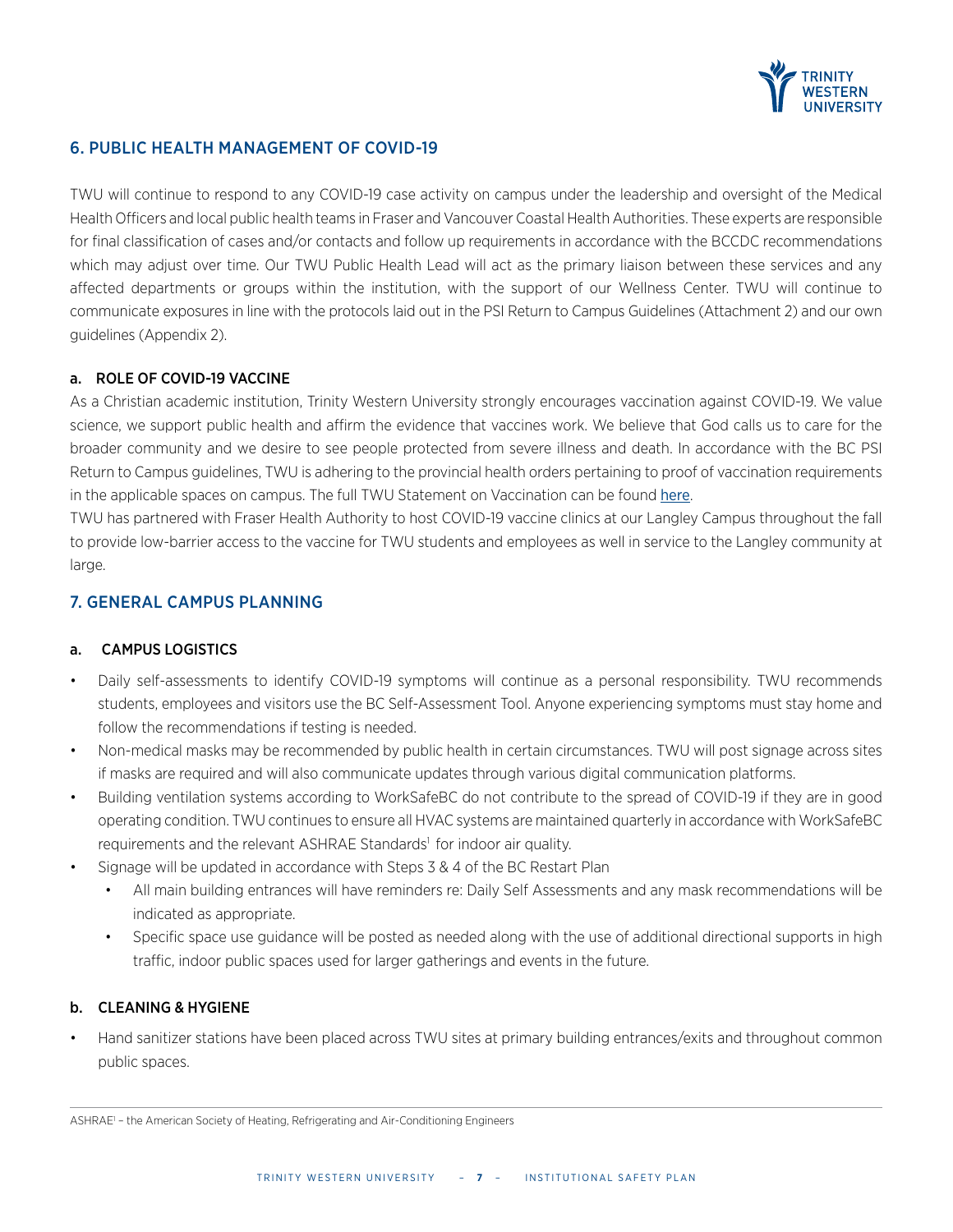

- Classrooms, instructional areas, and public spaces will be professionally cleaned daily with high touch areas like bathrooms cleaned routinely.
	- While enhanced cleaning has been a key layer of protection, scientific evidence affirms exposure to COVID-19 through physical contact with surfaces is minimal and the PSI guidelines affirm cleaning between classes or users of shared equipment is no longer recommended.

### c. TRANSITIONING TO COMMUNICABLE DISEASE PLANS

- COVID-specific Safety Plans transitioned over the summer to consolidated Communicable Disease plans focusing on the prevention of respiratory illness transmission in general per the BC Restart Plan. Students, employees, and rental groups will be expected to adhere to WorkSafe BC guidelines and public health guidance current at the time for work, social or organized events.
- Communicable Disease plans will include reference to the Core Public Health Measures as well as appropriate guidance from WorkSafeBC and local or provincial public health recommendations which may evolve over time.
- Refer to TWU Save Event Standards, based on the WorkSafeBC Communicable Disease Prevention Guide for employers, for the event and gathering expectations for employees, student and third-party users of TWU facilities moving forward.

# d. STUDENT HOUSING (Langley)

- Langley campus. Most students will have roommates in both our Apartments and Room & Board accommodations however there are some single-occupancy options.
- On August 24th, the BC Provincial Health Officer and the Minister for Advanced Education & Skills Training announced residents living in post-secondary housing on-campus would be required to be vaccinated against COVID-19. Community Life and Housing have been working in conjunction with the TWU Public Health Team to support students in response to this last-minute change in policy. In adherence with the published PHO the university is collecting proof of vaccination. Due to the high volume of double-occupancy housing spaces, and the underlying pre-existing duty to health and safety of all students, the university set up an accommodation process whereby unvaccinated students can apply to stay in housing provided they adhere to the PHO in full; single-occupancy space is limited due to multiple factors including isolation needs outlined below.
- In early August a online form was created for resident students to confidentially provide their COVDI-19 Immunization status. Specific personal health information is only accessible by the TWU Public Health Team; individual student records will be retrieved at the request of Fraser Health Authority in response to an exposure/ outbreak and aggregate data will be used to inform further density in Residence and general risk management.
- We have designated 30 individual quarantine suites to support ill or exposed students requiring isolation<sup>2</sup>. Students who are self-isolating will be able to access meal delivery through Sodexo or arrange for grocery drop-off3. Residents will be provided with updated isolation information/expectations as the BCCDC guidelines for close contacts, including the impact of vaccination, are updated.
- Students should be aware, in the event of an on-campus outbreak, there may be short-term restrictions around less controlled settings like large social gatherings. However, the BC Provincial Health Officer has emphasized these should be more local and temporary than last year. TWU will continue to follow BC Provincial Public Health guidance and oversight in these situations.

<sup>2</sup> Isolation spaces on campus cannot be guaranteed for travel-related quarantine after September 7, 2021

<sup>&</sup>lt;sup>3</sup> Meal delivery cost for Room & Board students will be absorbed by their existing plan, other students will have the option to pay for meal delivery or arrange grocery delivery. 4 Examples of close contact include people you live with like room/dorm-mates, partners, and close friends. As of June 9, 2021, a fully immunized close contact self-monitors for symptoms v. full isolation for 14 days from last exposure by an unimmunized close contact.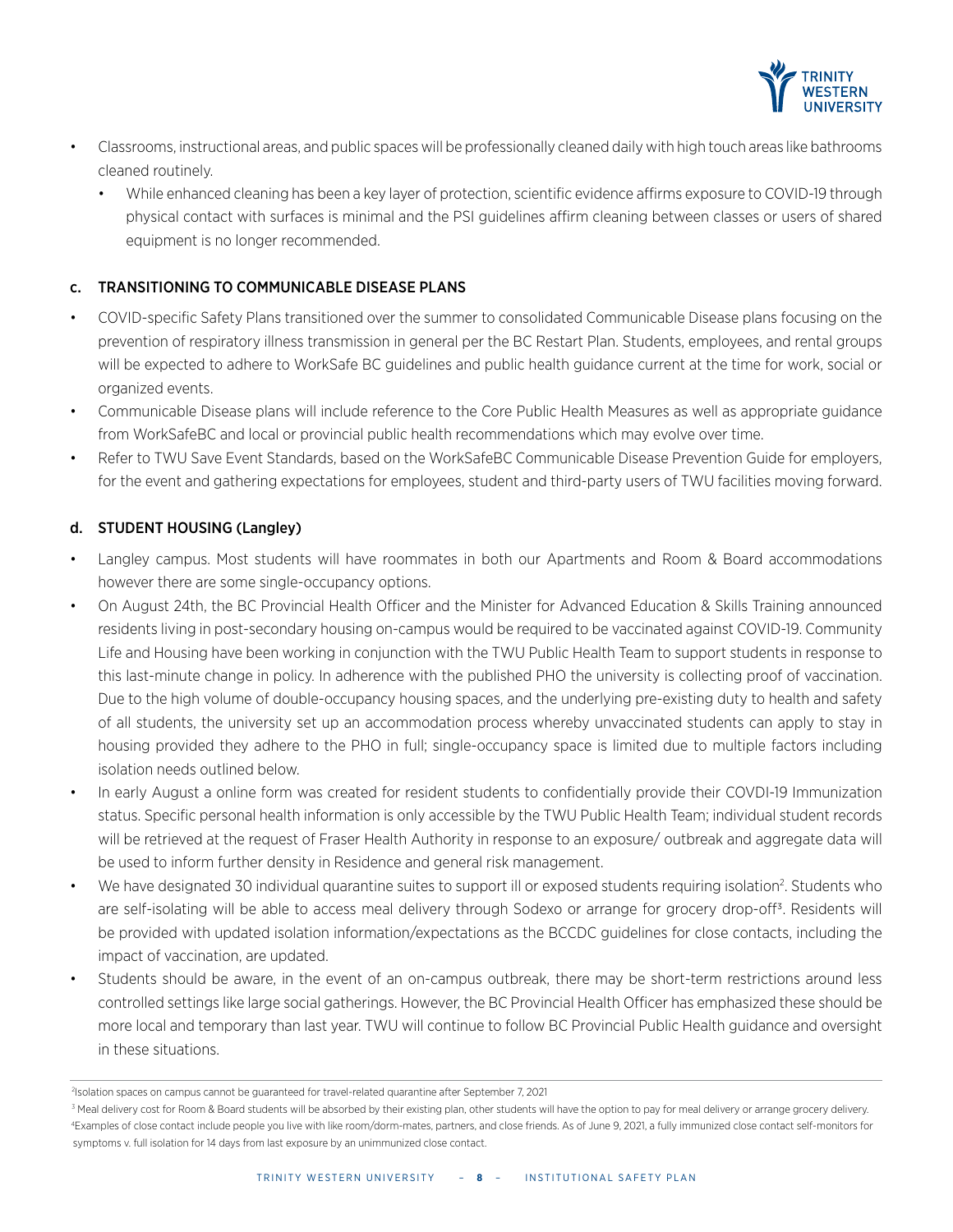

• Like everyone in BC, residents will be expected to abide by isolation recommendations in the event of illness with or exposure to COVID-19. BCCDC guidelines for case management and contact tracing continue to evolve, now focusing on isolation of primarily unimmunized close contacts<sup>4</sup>, and students will be updated with the most current standards as part of signing their Resident Agreement upon arrival.

#### e. CAMPUS DINING FACILITIES (Langley)

The Main Cafeteria, Bookstore Café, the Lower Cafeteria, the Starbucks in the new RGK Building, and Rooted in the DeVries building, are expected to continue to be exempt from any provincial closure orders for restaurants or bars. They will resume more normal operations in line with industry standards and guidelines in place upon re-opening in August 2021. This may include an initial transition period in accordance with Step 3 of the BC Restart Plan until we progress to Step 4 in early September.

PLEASE NOTE: Campus Cafeteria services are exempt from the provincial proof of vaccination requirements.

#### f. BOOKSTORE (Langley)

The bookstore will operate in accordance with retail industry WorkSafeBC guidelines as part of the phased BC Restart Plan. This includes initially maintaining some physical barriers and increasing capacity gradually in accordance with Step 3 recommendations. We anticipate resumption of normal operations in Step 4.

#### g. FACULTY & STAFF CONSIDERATIONS

Some employees will feel anxious or have concerns about returning in-person to campus, while others will feel eager to be all together again. It is important for each group to be sensitive to the needs of others as everyone reorients to a post-pandemic world - one where COVID-19 is still around, but is managed expertly behind the scenes, like other communicable diseases.

- The Health & Safety Taskforce has outlined a gradual return to in-person work process in accordance with the PSI Guidance and BC Restart Plan, including:
	- Maintaining 30-50% general employee capacity through the summer months with return to more normal operations permitted by the province with the start of classes on September 8, 2021.
	- Maintaining some health & safety measures for meetings & workplace gatherings until Step 4.
	- Provision of an online Fall 2021 Employee Safety Module for review this fall.
- Regular Employee Communication weekly updates will be provided all Summer in the Friday email as well as scheduled online Employee forums. The Health & Safety Taskforce will be accessible over summer through the TWU Public Health Team at [returntocampus@twu.ca](mailto:returntocampus%40twu.ca?subject=).
- Employee Workspaces will transition from COVID-19 Safety Plans to WorkSafeBC guidance for preventing transmission of Communicable Diseases.
- Upon Step 4, formal requests for a medical accommodation or work from home (WFH) will no longer fall under the jurisdiction of the TWU Public Health Team. Moving forward, these will be managed through TWU HR processes and based on individual circumstances, and in accordance with collective agreements, legal obligations, and established accommodation review timelines. Employees should engage their Supervisor, Dean or Area Manager along with their HR

<sup>5</sup>To be released by early August 2021.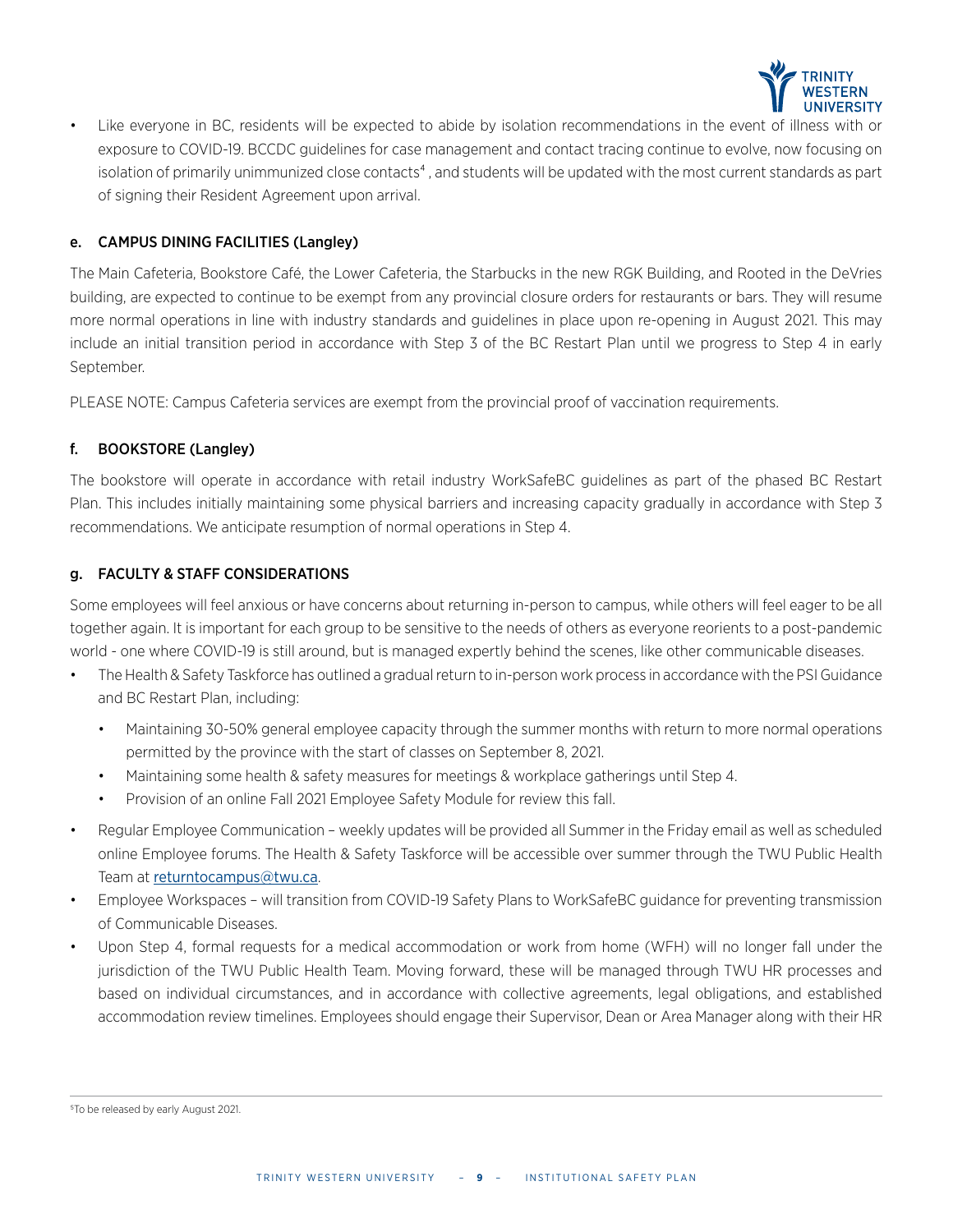

Representative if they have questions regarding long-term WFH options.

- Employees are eligible to take up to three (3) hours without loss of pay to be vaccinated against COVID-19. This support is provided for both doses.
- Employees are required to stay at home when they have illness symptoms or are self-isolating. This may mean higher rates of employee absences than pre-pandemic, especially during respiratory illness season, when flu-like symptoms are more prevalent). In accordance with the government's paid sick leave program, employees can use their sick days if they need to stay home because of COVID-19. Any employee with questions about taking sick time due to COVID-19 should please contact their HR representative.

#### h. INTERNATIONAL STUDENTS

TWU remains a designated learning institution with a COVID-19 readiness plan approved by the provincial and federal governments to receive international students. These students will be able to enter Canada upon accessing proper visa requirements and following federal testing and quarantine requirements in place at the time of arrival. We anticipate that some federal travel restrictions will remain in place this Fall, and details will be regularly updated on our website. As an institution approved to accept international students under the travel guidelines, TWU will continue to adhere to all government requirements including reviewing student quarantine plans and tracking arrivals.

# International students who enter Canada and have met the federal COVID-19 related requirements are welcome to fully engage in campus activities.

International students and their families ages 12+ will be able to access COVID-19 vaccine in Canada at no charge. They do not need a Personal Health Number (PHN), BC Services Card, or to be enrolled in BC's Medical Services Plan to get the vaccine. However, all students are encouraged to obtain a PHN to access the online booking system. This can also be done by calling 1-833-838-2323. We continue to work with our health authority partners to provide options for on-campus access wherever possible along with providing culturally safe information and outreach support.

#### i. TWU COMMUNITY COMMUNICATION

Between now and September 2021, the university will communicate regularly and proactively through existing channels under the guidance of the Strategic Communications Taskforce. This includes email, regular external website updates, social media channel interaction, as well as employee-specific communication on our internal SharePoint site. We will continue to host live forums and Q&A sessions with various groups as needed. Moving forward, long- term health and safety communications will be undertaken by the TWU Public Health Lead and the Occupational Health & Safety Committee.

#### j. RELATED PUBLIC HEALTH GUIDELINES

- For campus operations that fall outside of defined educational delivery and training, TWU will adhere to the appropriate sector guidelines and Provincial Health Officer orders. (Ex. Athletics and Faith Services)
- COVID-19 Vaccines continue to be available free of charge to all eligible persons in BC. Information on this and other public health services will continue to be accessible on our website.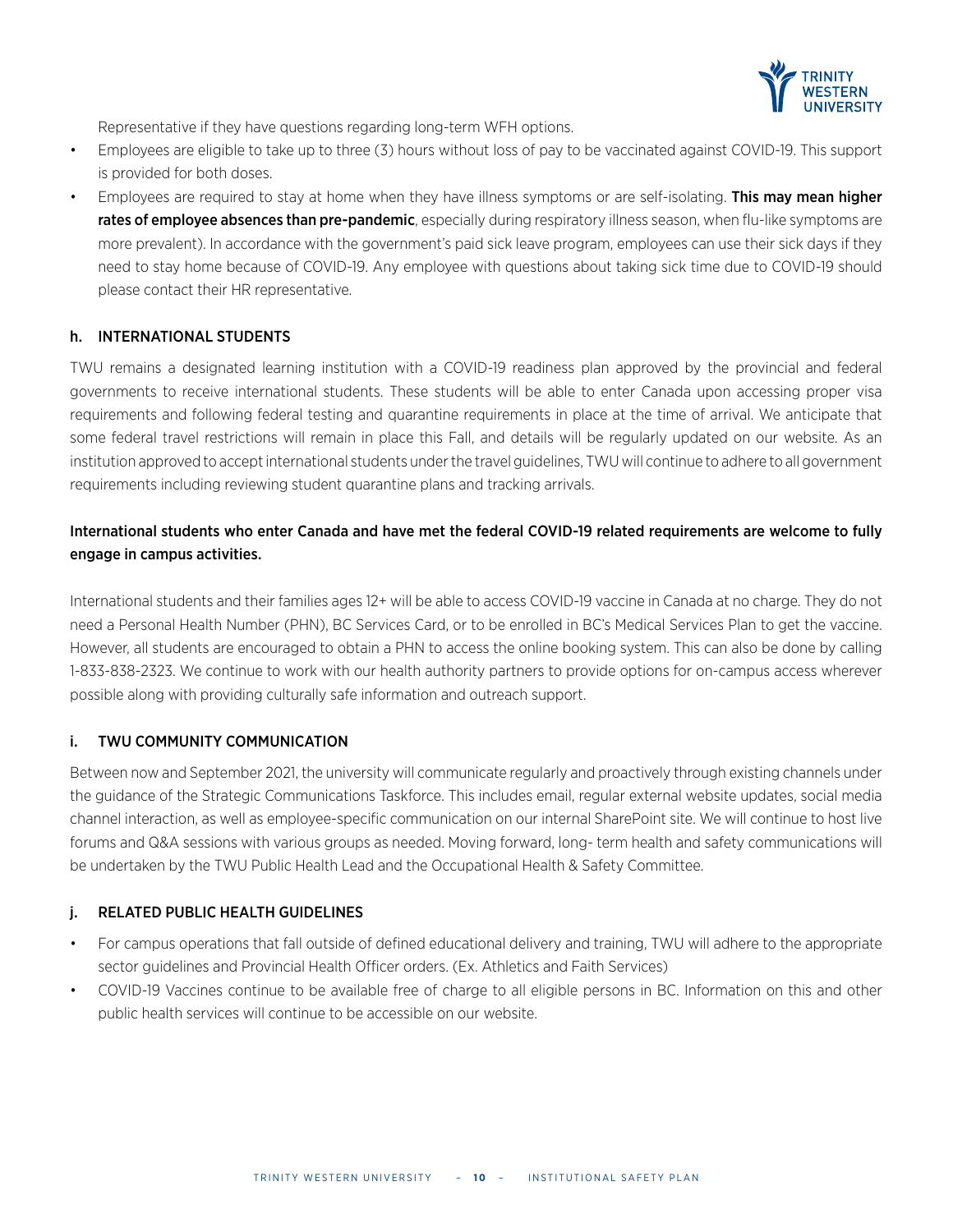

# 8. INDIGENOUS STUDENTS (First Nations, Métis, and Inuit)

#### • ENGAGING WITH FIRST NATIONS AND INDIGENOUS COMMUNITIES

TWU acknowledges Indigenous peoples have experienced a disproportionate burden of COVID-19. We recognize the potential for higher anxiety around COVID-19 along with the need in some communities to maintain certain restrictions for longer. We are committed to regularly communicating with the Indigenous community as part of the health and safety of all students on campus.

We recognize not all Indigenous students may be able to return to on-campus life or learning immediately due to a variety of reasons including health and safety concerns for First Nations community members. TWU is committed to working with Indigenous students to support multi-access to academics along with other resources as needed given their unique situation.

Vaccine access and uptake is a priority for TWU, yet we are aware not every community has the same resources and support or previous positive experience with immunizations. We continue to work with our health authority partners to provide options for on-campus access wherever possible along with providing culturally safe information and outreach support.

#### • COMMUNITY-BASED PROGRAMS

Any TWU programs or groups who engage with Indigenous partners in the wider community will be expected to do so following TWU health and safety guidance as well as the local site plans; the goal is to be positive partners who prioritize the wellness of our hosts, peers, and colleagues wherever we are.

#### • INDIGENOUS GATHERING PLACES

TWU students will be able to access cultural practices within the institution to support their transition back to campus life and the in-person academic experience. All gatherings will be able to access health and safety guidance from the TWU Public Health Team and will continue to be held in accordance with provincial guidelines.

# 9. EDUCATIONAL ACTIVITIES

#### a. CLASSIFICATION

BC PSI Definition of Educational Activities<sup>6</sup> : those activities offered with the intention of delivery and/or supporting student *learning and development. Includes both structured activities scheduled in classrooms, lecture theatres, libraries, studios, workshops, labs, field schools, practicum, performance, or research settings as well as information activities engaged in by faculty, staff and students that support teaching, learning, research, and student development.*

- Educational activities associated with orientation are encouraged within the current public health guidance at that time. These will be reviewed by the TWU Public Health Lead along with other associated orientation social events.
- Throughout 2021-22, non-educational or social activities that take place at any TWU sites, or are hosted off-site by TWU, must abide by Provincial Health Office guidance in effect at that time.

6Per the Return to Campus Primer (April 2021)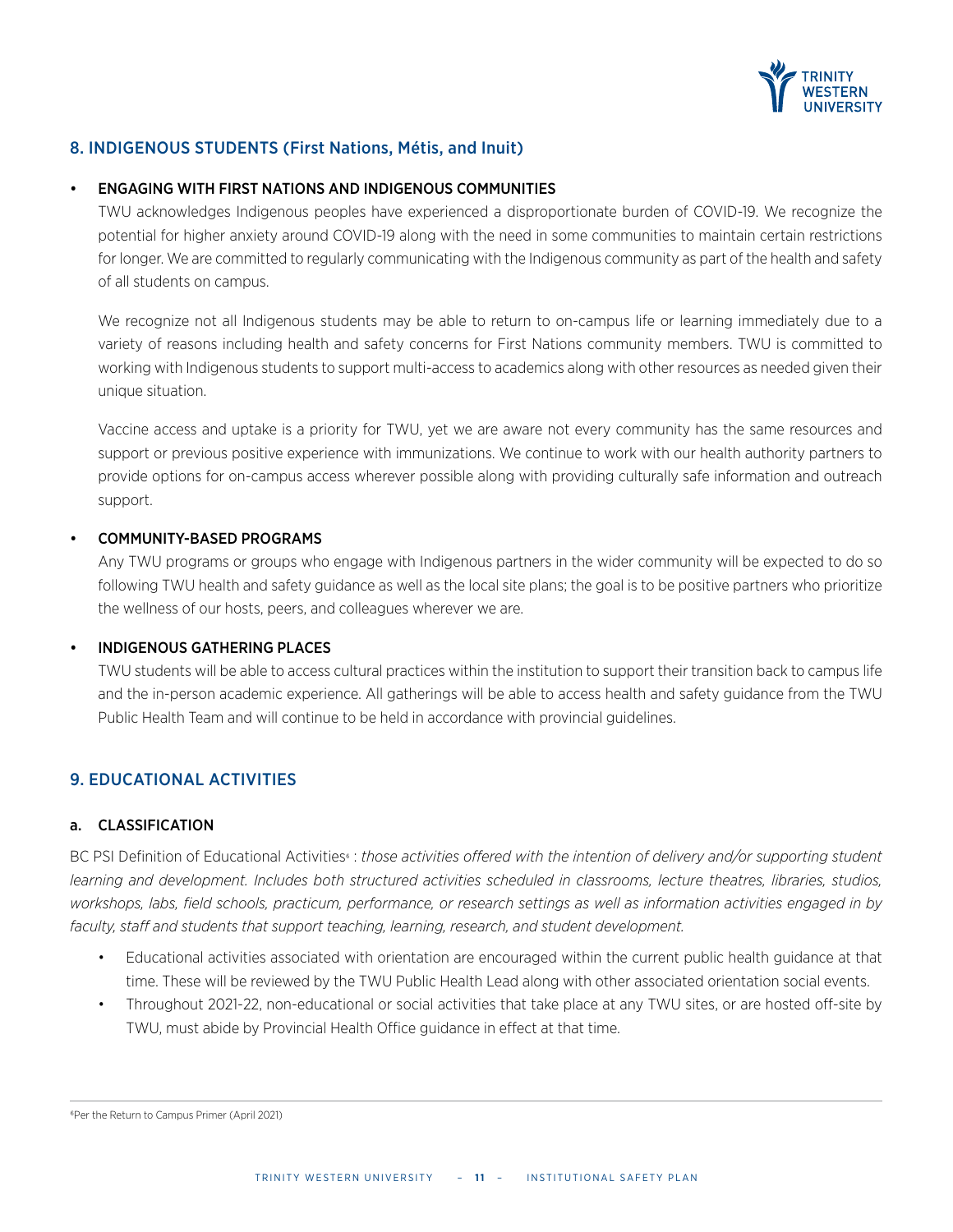

# b. CLASSROOM LOGISTICS

TWU Fall classes scheduled in traditional classroom or lab spaces will operate at regular capacity in accordance with the BC Restart Plan and provincial PSI guidance. This includes large lecture theatres such as Block Hall or the DeVries Auditorium..

#### c. EDUCATION SUPPORT SPACES INCLUDING THE LIBRARY, TRINITY COMMONS & COLLEGIUMS

Over the summer months capacity in all these spaces increased to full occupancy according to PSI guidelines. Masks will be part of our layers of protection in line with provincial health orders and guidance.

#### d. STUDENT SUPPORTS/ACCOMMODATIONS

Students who miss in-person instruction due to illness, accessing COVID-19 vaccination, being required by public health to self-isolate, will work with their course instructors to ensure access to learning, and requests related to deadlines or extensions. The TWU Public Health Team will work with students in multiple ways, including with the TWU Student Association (TWUSA), Student Leaders, and Spartan Athletes among others to ensure regular communication of health & safety recommendations.

#### e. PROGRAM SPECIFIC CONSIDERATIONS

#### i. CLINICAL/PRACTICUM-ORIENTED PROGRAMS

- Students in programs including the School of Nursing, School of Education, Master's in Psychology and others with practicum or clinical placements are expected to abide by Safety Plans and entrance requirements at the sites as well as in respective lab-based settings on-campus.
- Programs will review all off-site placements' Safety Plans and relevant industry-specific COVID-19 guidance ahead of students' arrival to reduce student and instructor risk in these settings as much as possible.
- Students in programs with practical placements in long-term care or assisted living facilities are required to be vaccinated. PLEASE NOTE: As announced on September 13, 2021, this requirement will be extended to all public and privately contracted health care facilities in BC on October 26. Details are yet to be provided but communication is in process with affected students and employees.

#### ii. LAURENTIAN LEADERSHIP CENTER (OTTAWA, ONT)

- Students attending the LLC are expected to abide by all Ontario Public Health guidelines while enrolled in the program including following health and safety requirements at respective placement sites. This includes the Ontario proof of vaccination requirements for post-secondary settings.
- Fall semester residency is planned for a reduced 13 student cohort; isolation protocols will be followed in the event of an outbreak and the program will be supported by the TWU Public Health Lead as well.
- Employees continue to follow occupational health and safety in line with Ontario Provincial and Public Health standards including the relevant proof of vaccination requirements in post-secondary settings.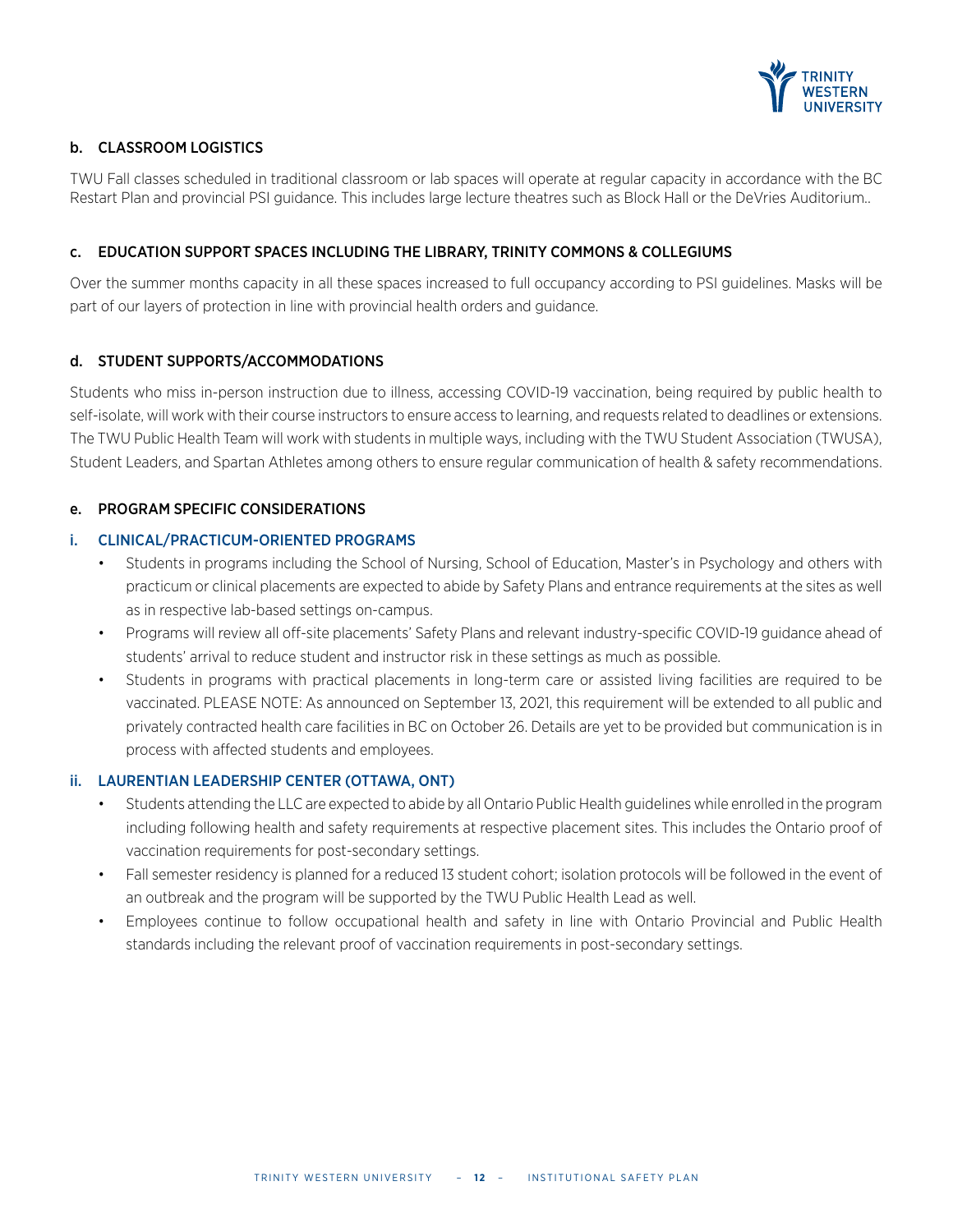

#### f. TRAVEL

TWU will review provincial, national, and international travel advisories and federal travel-related quarantine guidelines on an ongoing basis. Recommendations pertaining to student and employee travel for study, work or other institutional activities will be made as further details are provided. All TWU students and employees are expected to comply with Canadian Federal travel-related quarantine requirements in place at the time of international travel.

#### g. RESEARCH

The CRISP<sup>7</sup> process introduced in 2020 to support ongoing in-person research activities will no longer apply as of August 1st, 2021. Moving forward TWU research activities will operate in accordance with the core public health measures including a return to normal operating capacities in our lab and other related facilities in line with the BC Restart Plan and TWU's gradual return to work timeline. Given the size, layout, and the dynamic nature of many of the activities conducted therein, TWU employees and students will continue to be required to wear masks in all our laboratories until further notice.

#### h. STUDENT WELLNESS SERVICES

#### i. MENTAL HEALTH SUPPORTS

Student and employee wellbeing is a priority in TWU's Return to Campus plan. Mental Health services will play a key role in supporting the TWU community in consideration of varying degrees of trauma experienced during the pandemic.

- Students in BC can access counselling through the Wellness Center, including booking in-person and online appointments with Registered Clinical Counsellors (RCCs) at our Langley and Richmond campuses.
- The Well will re-open in September 2021 to offer a quiet space of reflection for students and employees to access inperson respite. In conjunction with the Community Life team, Well Hosts will also be supporting students in isolation due to travel requirements or COVID illness and/or exposure.
- The Wellness Center will be proactively raising awareness of mental health resources available to students and employees directly from TWU as well as other providers both through online resources and proactive outreach.
- Employees can access mental health supports through their benefits and can access navigation supports through HR.

#### ii. HEALTH SERVICES

- 1. TESTING
- a. Screening by nasopharyngeal swab PCR testing will be offered on-campus to Resident Students first and others as capacity and supply permits.
- b. Rapid Testing supplies may be provided by the province to support management of suspected or confirmed outbreaks, not as routine asymptomatic screening.

7CRIPS stands for COVID-19 Research Implementation Safety Plan.

8Langley – Fraser Health, Richmond – Vancouver Coastal

<sup>9</sup>See Appendix 2 for TWU's COVID-19 Case/Contact Communication Plan (External)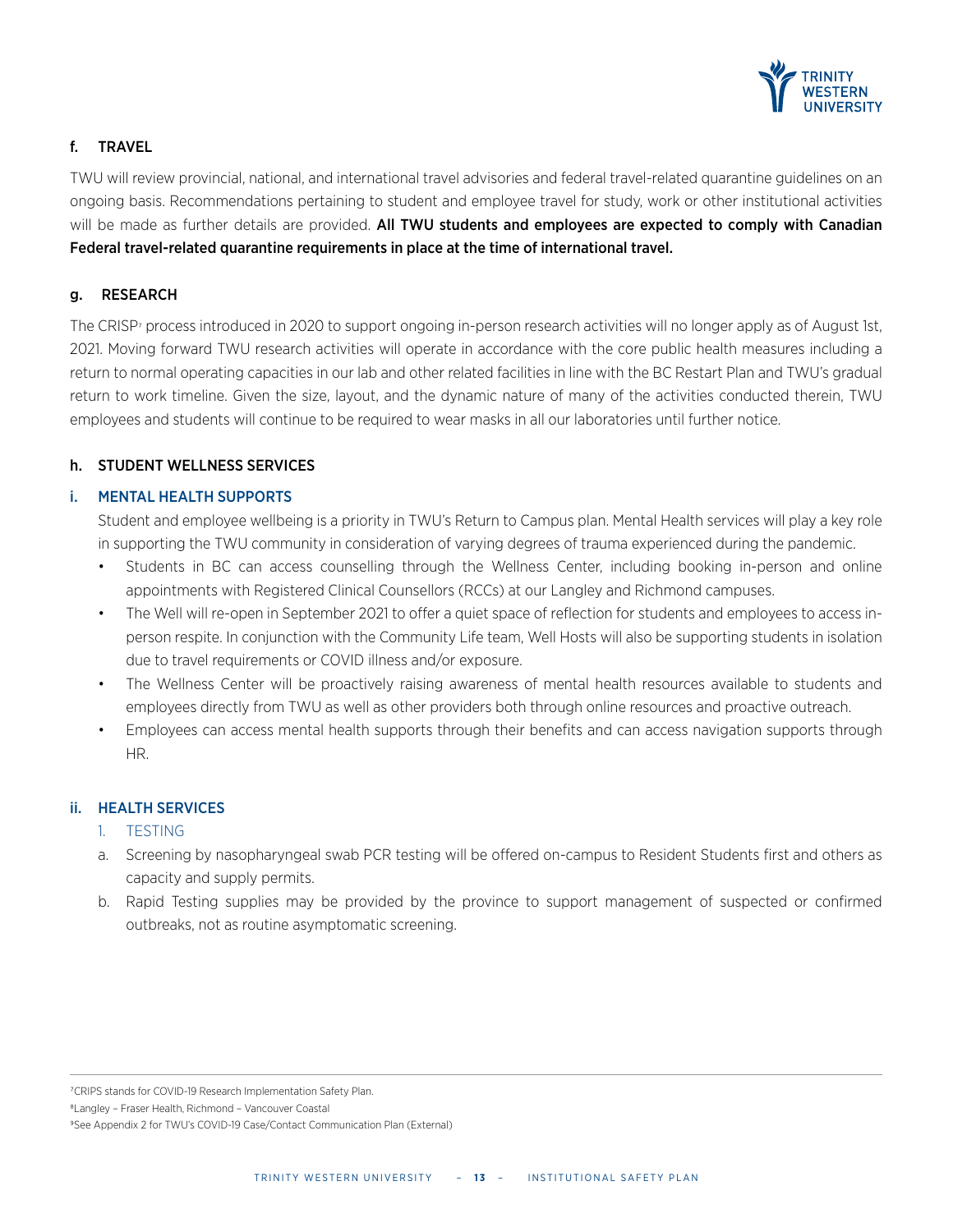

### 2. CASE & CONTACT SUPPORT

Primary responsibility for this work rests with our local Health Authorities<sup>®</sup>, who will provide direction and leadership. Enhanced support and liaison services offered through the TWU Public Health Team. An emphasis will be placed on Residents, Spartan Athletes, and higher-risk publicly integrated faculties like the School of Nursing and School of Education. TWU will continue to communicate with students, employees, and others about exposures at the determination of the Health Authority<sup>9</sup>.

#### 3. VACCINATION

TWU continues to work with Fraser Health Authority to host COVID-19 vaccine clinics on our Langley campus throughout the Fall, providing low-barrier access to vaccine for our students and employees as well as the Langley community at large. TWU is planning on providing the usual Seasonal Influenza Vaccine at the Langley campus in late Fall 2021. COVID-19 Vaccine is currently available at no charge to all those ages 12+ in BC and the TWU Public Health Team will continue to maintain current information pertaining to vaccine access and availability on the website.

#### 10. NON-EDUCATIONAL ACTIVITIES

All campus operations that fall outside post-secondary education delivery or training will adhere to relevant sector standards and Provincial Health Officer guidelines and orders. These will be updated throughout the course of the 2021/2022 year.

#### a. SPARTAN ATHLETICS

Per ViaSport, the provincial sport authority in BC, group sport should return to pre-pandemic operations by September 2021. This will be a phased approach and has already been initiated in parallel with Step 1 of the BC Restart Plan. The TWU Public Health Lead will be working closely with our Varsity program to ensure appropriate health and safety measures remain in place through summer and pre-season training in August as part of preparing for the transition to more normal operations in Fall.

As a member of the Canada West division of University Sports, our teams are expected to resume competition schedule that focuses in-season travel predominantly within our region (BC-MB), extending across Canada as part of Championship play. All teams will abide by CanWest COVID-19 policies and procedures while in season.

Any international team travel will be considered based on travel advisories and federal travel-quarantine requirements in place at that time.

Varsity Athletics programs were included in the proof of vaccination requirements announced in BC in late August. Following this, in early September Canada West adopted a vaccination policy for athletes, coaches, personnel and staff present at the field of play in competition. As a member in good standing with the conference, TWU is adhering to the newly announced policy and is working to support unvaccinated student athletes as we navigate the details of this policy and other applicable provincial health orders.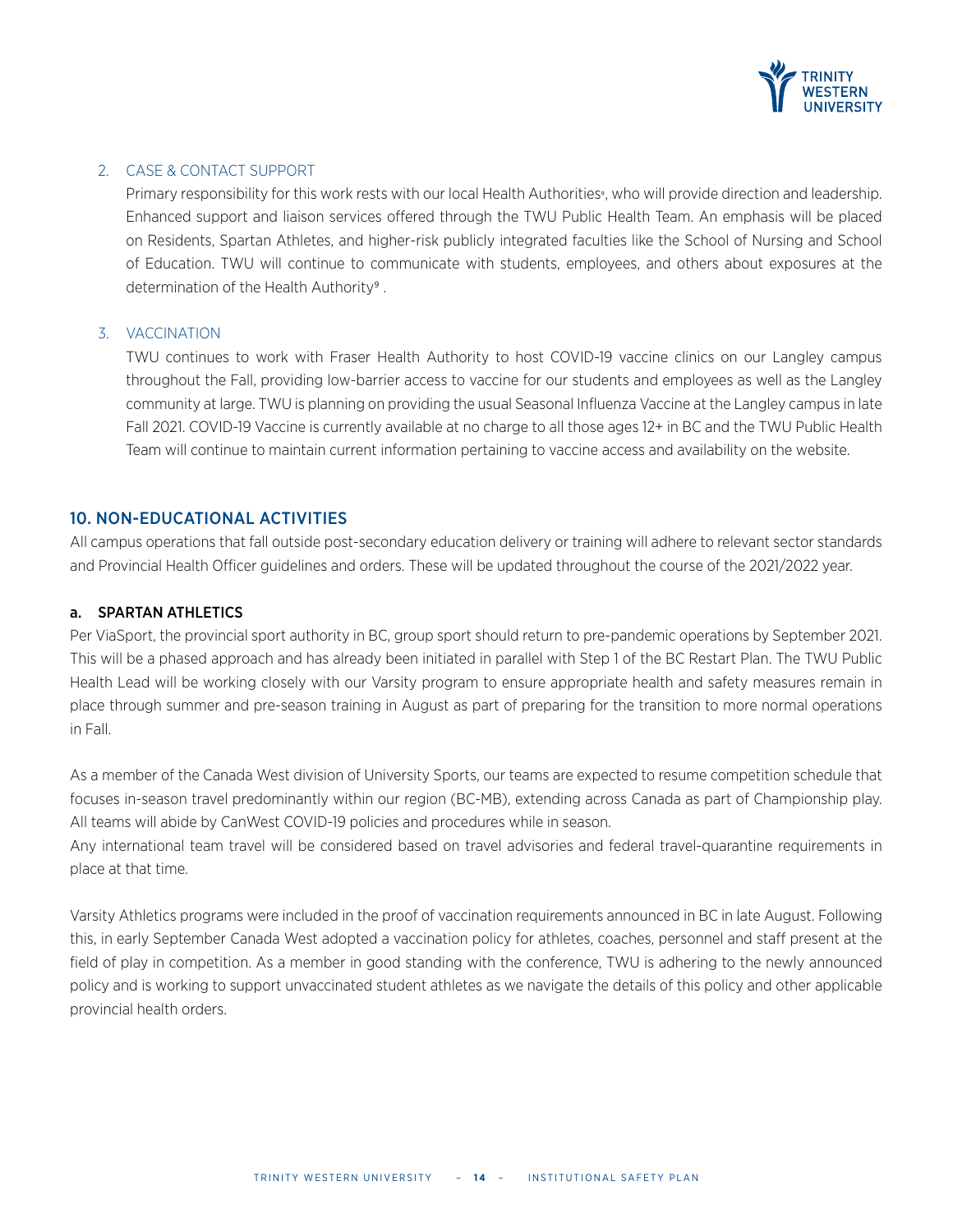

#### b. FITNESS & RECREATION

The TWU Fitness Center on our Langley campus will adhere to indoor fitness health and safety guidance through each step of the BC Restart Plan. Resumption of normal operations and capacities will be done in a gradual fashion over the course of summer. Proof of Vaccination to access indoor fitness and recreation at TWU began on September 13 by order of the provincial health officer.

#### c. FAITH-BASED SERVICES

i. CHAPEL – this Fall the Chapel and Praise & Worship Teams will offer a mix of online and in-person services. In-person sessions and activities will adhere to B.C. public health guidance for indoor spaces or faith-based services current at that time.

ii. STUDENT DISCIPLESHIP GROUPS – these groups will abide by personal gathering guidance when meeting this Fall primarily in-person, but with some offered online for remote students outside of the Lower Mainland. Most of these gatherings will not occur in personal residences and all will continue to focus on the core public health measures to ensure safe operations.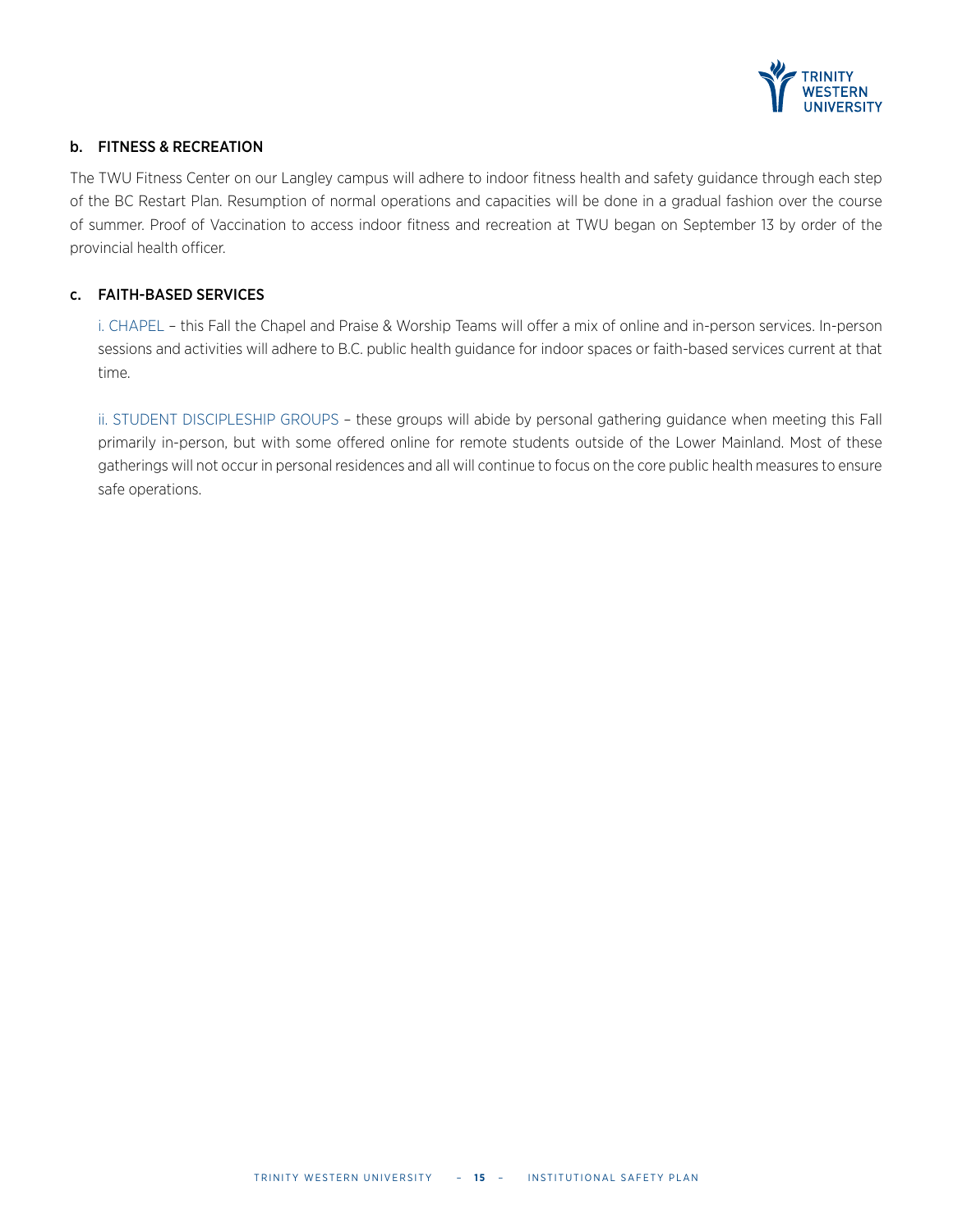

# 1. HEALTH & SAFETY TASKFORCE MEMBERSHIP

| <b>CO-CHAIRS</b>          | Dr. Sonya Grypma, Taryne Lepp, MPH RN, Assistant: Suri Dong |                                                |  |
|---------------------------|-------------------------------------------------------------|------------------------------------------------|--|
|                           |                                                             |                                                |  |
| <b>CO-COORDINATORS</b>    | <b>AREA OF FOCUS</b>                                        | <b>MEMBERSHIP</b>                              |  |
| Jo Jansen & Rebecca Swaim | <b>Buildings &amp; Maintenance</b>                          | Kristina Steinmetz; Cheryl Welfing; Chris Nash |  |
| Kathleen Gardzella        | Occupational Health & Safety                                |                                                |  |
| Michele Regehr, MSN RN    | <b>Wellness Services</b>                                    |                                                |  |
|                           | Community Life                                              | Kelvin Gartly; Andrew de Groot; Erin Thiessen  |  |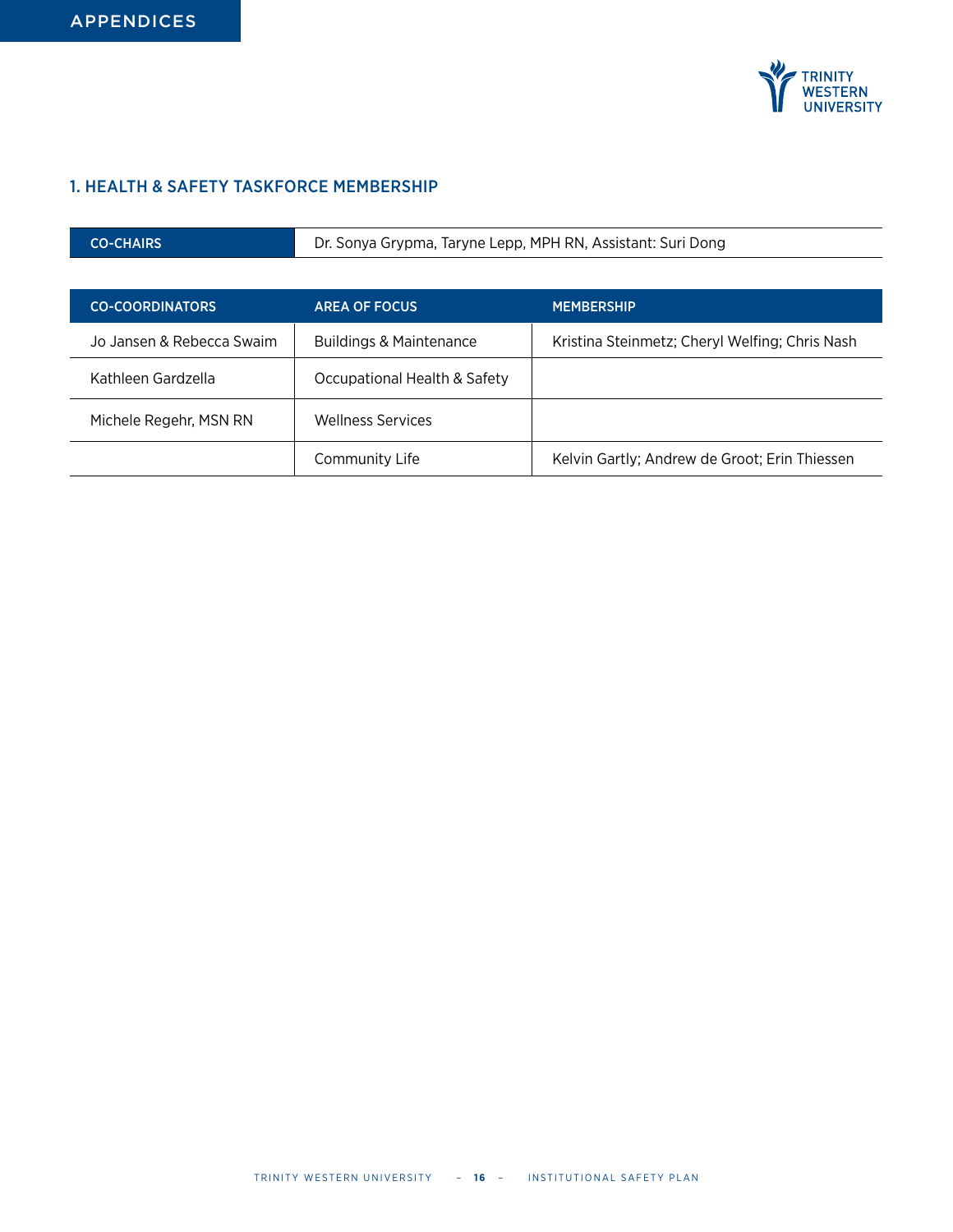

# 2. COMMUNICABLE DISEASE CASE/CONTACT COMMUNICATION PLAN (EXTERNAL)

#### Case Follow Up Process